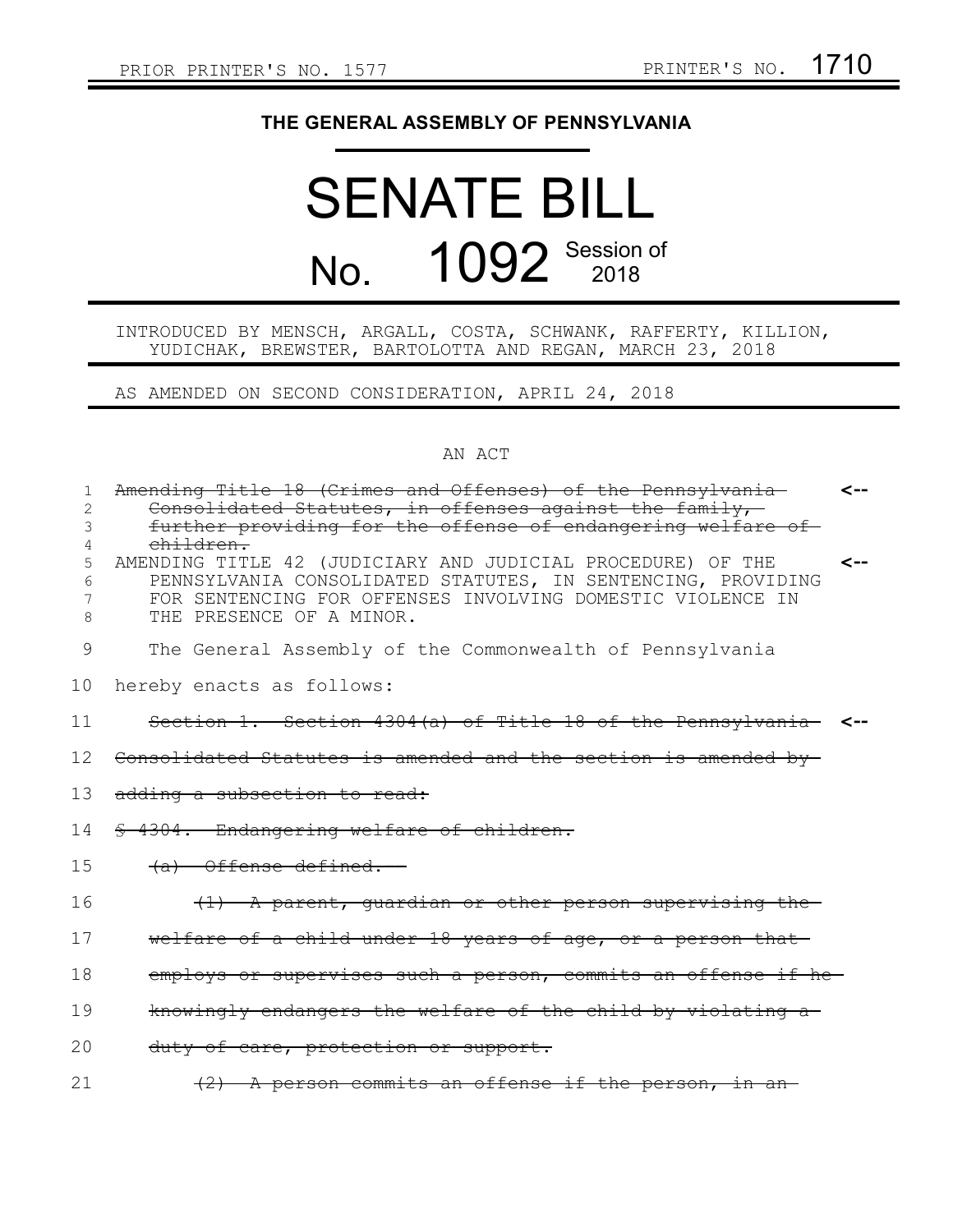| 1  | official capacity, prevents or interferes with the making of                  |
|----|-------------------------------------------------------------------------------|
| 2  | a report of suspected child abuse under 23 Pa.C.S. Ch. 63-                    |
| 3  | (relating to child protective services).                                      |
| 4  | (3) As used in this subsection, the term "person-                             |
| 5  | supervising the welfare of a child" means a person other than-                |
| 6  | a parent or guardian that provides care, education, training-                 |
| 7  | or control of a child.                                                        |
| 8  | A person commits an offense if he commits a personal                          |
| 9  | <u>injury crime knowing that the personal injury crime was-</u>               |
| 10 | witnessed, either through sight or sound, by another person-                  |
| 11 | who is less than 18 years of age and a member of his or the                   |
| 12 | other person's family.                                                        |
| 13 | * * *                                                                         |
| 14 | (d) Definitions. As used in this section, the following                       |
| 15 | words and phrases shall have the meanings given to them in this-              |
| 16 | subsection unless the context clearly indicates otherwise:                    |
| 17 | <u>"Family." The term shall have the same meaning given to it-</u>            |
| 18 | under 204 Pa. Code § 401.1 (relating to definition of terms).                 |
| 19 | "Person supervising the welfare of a child." A person other-                  |
| 20 | <del>that</del><br><del>provides</del><br><del>care,</del><br><del>alan</del> |
| 21 | training or control of a child.                                               |
| 22 | "Personal injury crime." The term shall have the<br><del>-same</del>          |
| 23 | meaning given to it under section 103 of the act of November                  |
| 24 | 1998 (P.L.882, No.111), known as the Crime Victims Act.                       |
| 25 | SECTION 1. TITLE 42 OF THE PENNSYLVANIA CONSOLIDATED                          |
| 26 | STATUTES IS AMENDED BY ADDING A SECTION TO READ:                              |
| 27 | § 9720.8. SENTENCING FOR OFFENSES INVOLVING DOMESTIC VIOLENCE                 |
| 28 | IN THE PRESENCE OF A MINOR.                                                   |
| 29 | (A) SENTENCING ENHANCEMENT.--THE PENNSYLVANIA COMMISSION ON                   |
| 30 | SENTENCING, IN ACCORDANCE WITH SECTION 2154 (RELATING TO                      |
|    |                                                                               |

20180SB1092PN1710 - 2 -